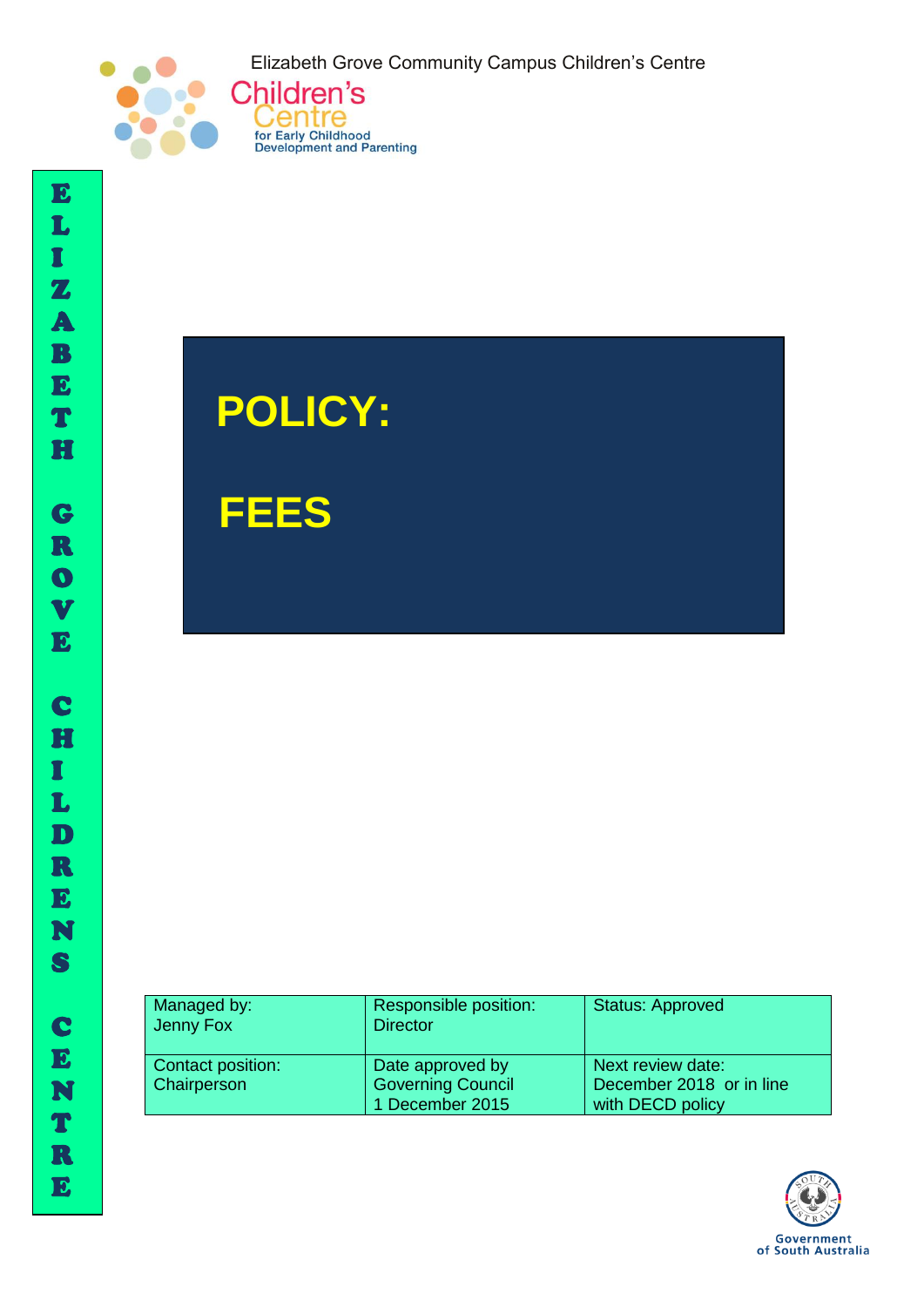# **1. TITLE**

# **FEES POLICY**

# **2. SCOPE**

The policy applies to all parents/guardians with children enrolled in the centre.

# **3. PURPOSE**

- To ensure the centre complies with relevant legislation
- To ensure the centre provides clear direction on fees for parents/guardians.

# **PRESCHOOL FEES**

# **WHAT IS A PRESCHOOL FEE?**

The fees are a contribution toward the cost of an individual child undertaking the preschool program Parents will be informed of the total fee payable prior to enrolment. Fees are reviewed every 12 months by the Governing Council.

# **INVOICING**

A tax invoice for each term's fee is issued to each family in the first few weeks of term.

# **NOTICE TO CANCEL AN ENROLMENT**

Parents/carers are required to give two weeks written notice of the intention to cancel an enrolment. Additional fees paid in advance past the period of notice can be reimbursed via cheque to the parent/carer who paid the fees. When a parent does not provide notice and the child's enrolment is cancelled (by the parent/carer or the centre) the date of cancellation of enrolment will be the date the parent informed the centre in writing of the cancellation or the date the centre cancelled the enrolment.

## **CHILDREN ENROLLED PART WAY THROUGH A TERM**

If a child is enrolled for 9 or more weeks, the fee will be the total fee for the term. If a child commences part way through a term (and it is less than 9 weeks) the fee will be on a pro rata basis. Fees are calculated on the basis of four sessions of preschool.

## **FEES AND ABSENCE**

The fee remains the same regardless of whether the child is absent due to illness, public holidays, holidays, closure days etc. If a child is absent for more than four weeks an enrolment may be cancelled at the director's discretion and no further fees will be payable after that date. Parents will be contacted by mail before an enrolment is cancelled by the centre. In some instances, fees are waived for extra ordinary circumstances.

A preschool place cannot be held for a child who will be absent for an extended period of time e.g. more than four weeks unless there are extenuating circumstances and this is agreed to between the parent/carer and the director. Holding a place for a child without payment of fees for an extended period of time is at the discretion of the director.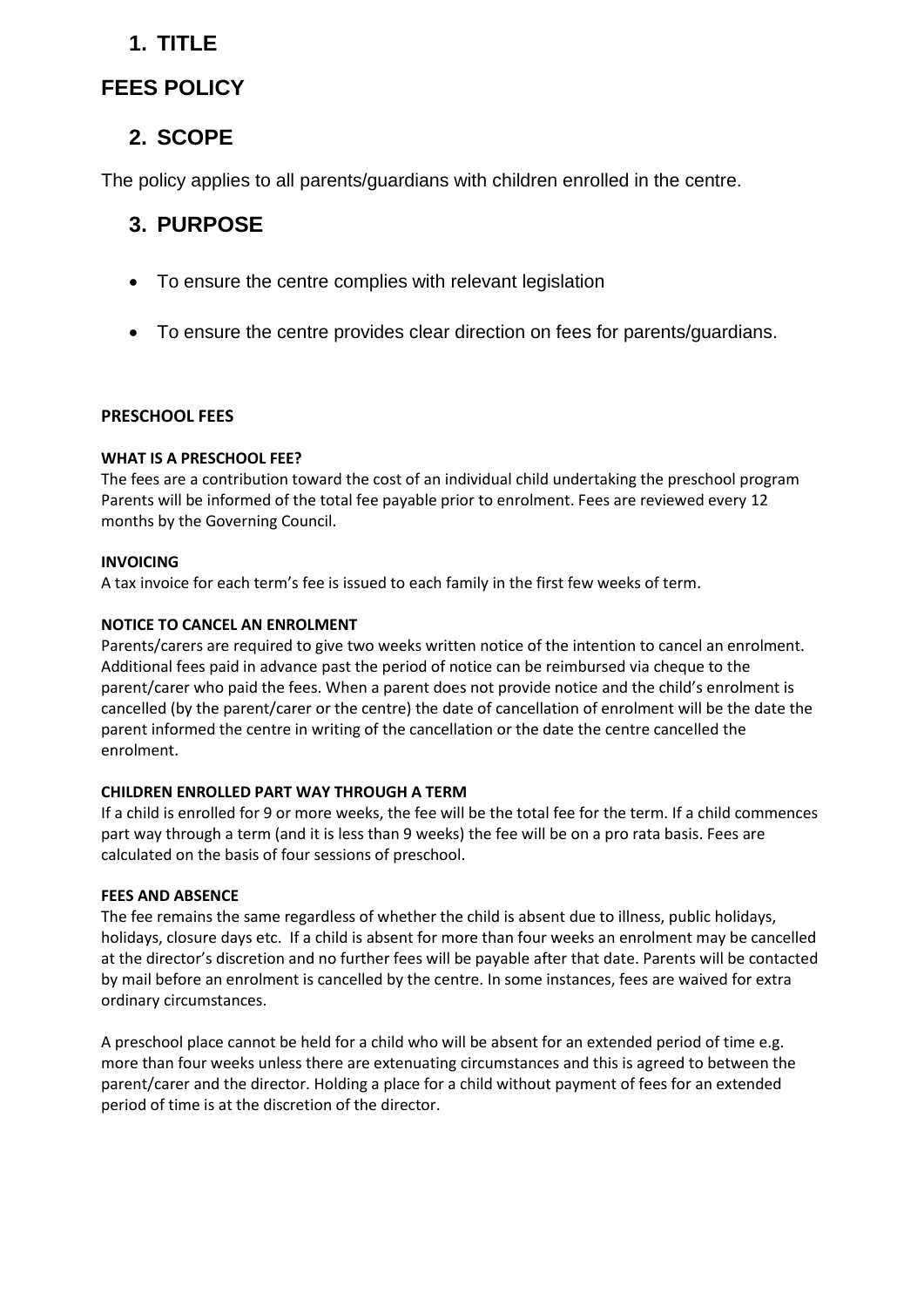## **Fee Options**

Fees can be paid by cash cheque or direct debit or Centrepay.

Parents sign a Payment Options Form prior to enrolment stating their preferred payment method. This option can change provided the parent signs a new form.

**The Centre's bank details: Name:** Elizabeth Grove Children's Centre **BSB:** 065 137 **Account Number:** 10590002

## **ADDITIONAL COSTS TO PARENTS/CARERS**

## **EXCURSIONS/INCURSIONS**

Excursions/incursions occur up to four times per year (maximum of one each term). AS of 2017 there is no charge.

Parents will sign a form relating to fees prior to starting at the centre.

## **T SHIRTS/HATS/OTHER ITEMS**

Centre T Shirts and or hats etc. are optional and parents need to order and pay for the goods prior to receiving them.

## **SPECIAL EVENTS**

Some family events at the centre are free. Some special events such as a movie night incur a cost to families. Children/families can only participate in the event if the cost for the service is paid for in advance by the required timeframe.

Sometimes events such as a welcome evening incur a cost for food but the event is free. On these occasions families are free to attend the event and can choose whether to purchase items at the event. Sometimes the food will need to be ordered and paid for in advance.

## **SNACK AND LUNCHES**

When snack or lunches are not provided for children a phone call will be made to one parent to seek the parent's assistance in bring food to the centre. If the parent/carer cannot be contacted on the first phone call attempt, or if the parent/carer cannot come to the centre to bring food within 15 minutes the centre will provide food for the child and the parent will be provided with a tax invoice for this payable within 5 working days. It is important children receive adequate food during a day.

## **COSTS FOR PROVIDING FOOD**

Snack: \$1 per child

Lunch \$4:00 per child

## **FUNDRAISING**

The centre engages in fundraising and uses fundraising profits to purchase goods, services or other resources to support the learning environment. Parents/carers are encouraged to support the centre through fundraising. All involvement in fundraising is optional and parents choose whether to be involved and choose the level of involvement.

## **CD OF PHOTOS**

A CD of your child's time at preschool is optional. This provides photos of your child at preschool and is dependent on each parent signing an authority for their child's photos to be shared publicly. Cost of CD: \$26:00

## **BOOKS ON LOAN**

If school or centre library books are not returned after two reminder notices, the parent will be invoiced for the replacement cost for the book and for any items borrowed with the book.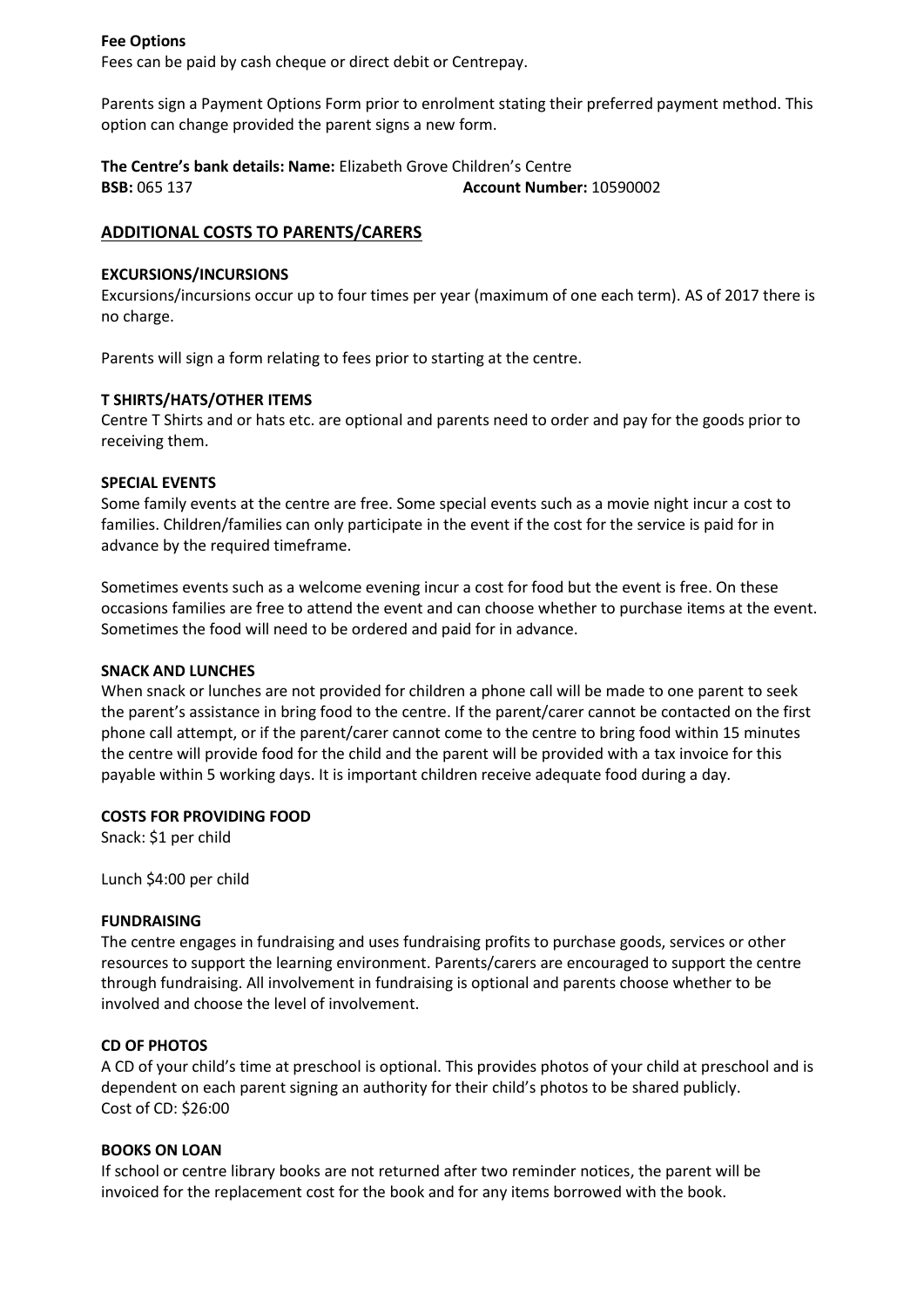## **OCCASIONAL CARE FEES**

#### **FEE CONTRIBUTION**

Occasional care fees are set by the Department of Education and Child Development. Current Fees for each session (3 hours) are:

\$1:50 per session for each child: When parents hold a Health Care Card (evidence required) \$5:00 per session for each child: When parents do not hold a Health Care Card

Siblings: 50% discount applies for siblings. The discount is given to the oldest child.

### **WHEN IS PAYMENT DUE?**

Occasional care fees are payable on the day prior to the child attending. A child cannot attend unless the fee has been paid in advance. The centre does not normally keep change so please ensure you have the correct money for payment.

## **ABSENCE**

If a child is booked in to occasional care and a parent cancels within 24 hours (for any reason) the fee will not be payable. When notice is not provided within 24 hours the fee is payable. All outstanding payments for absence must be paid prior to child attending again.

#### **LATE COLLECTION OF CHILDREN FROM PRESCHOOL AND OCCASIONAL CARE**

Parents/carers must collect children on time or earlier. It is vital parents/carers contact the centre by phone or in person beforehand if there is an emergency and your child will not be collected on time. When this does not happen and a child is over 30 minutes late being collected or is regularly late being collected appropriate authorities may be contacted.

Late collection of children will incur a cost of \$1 per minute and is payable within 2 weeks of receiving an invoice.

#### **DEBT COLLECTION**

The centre may use debt collection services to recover the cost of all non-fee related debt.